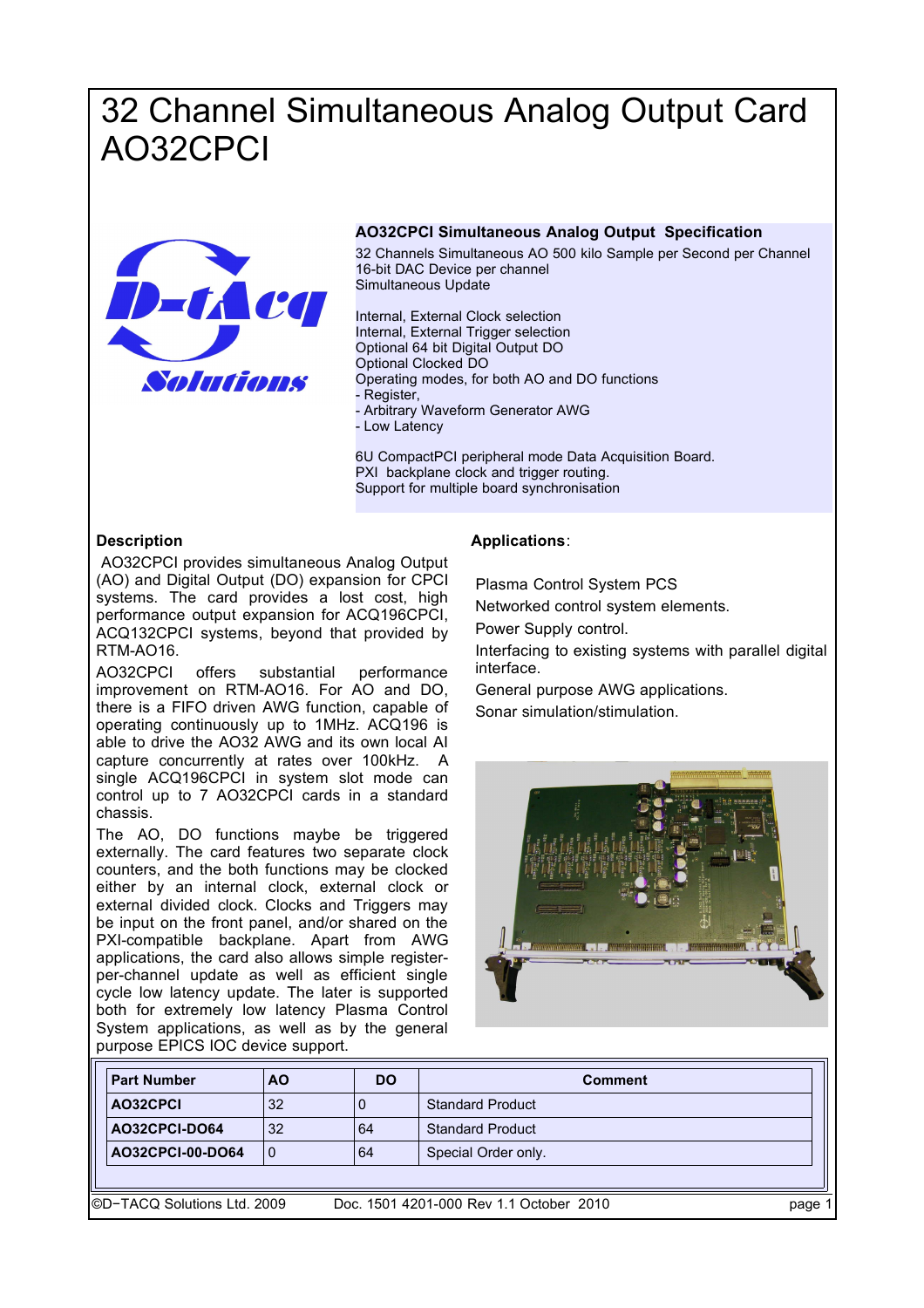| <b>Analog Output Performance (Typical)</b> |                                                              |                                             |                                                                                 |                                                                                                |  |                                                   |  |  |  |  |
|--------------------------------------------|--------------------------------------------------------------|---------------------------------------------|---------------------------------------------------------------------------------|------------------------------------------------------------------------------------------------|--|---------------------------------------------------|--|--|--|--|
| Number Of<br>Channels                      | 32 Simultaneous.                                             |                                             |                                                                                 | <b>SINAD</b>                                                                                   |  | 74 dB *                                           |  |  |  |  |
| Throughput                                 |                                                              | 500 kS/s [32MB/s] sustained                 |                                                                                 | <b>SFDR</b>                                                                                    |  | 85 dBc *                                          |  |  |  |  |
| Resolution                                 | 16 bits                                                      |                                             |                                                                                 | <b>SNR</b>                                                                                     |  | 72 dB* [78db OS ]                                 |  |  |  |  |
| <b>DAC Convert time</b>                    | 1 us                                                         |                                             |                                                                                 | <b>THD</b>                                                                                     |  | $>$ -80 dB                                        |  |  |  |  |
| Output Impedance $10\Omega$                |                                                              |                                             |                                                                                 | Full Power BW                                                                                  |  | $2.5$ MHz                                         |  |  |  |  |
| <b>Voltage Ranges</b>                      |                                                              | 010V, ±10V factory select                   |                                                                                 | Small Signal BW 2.5MHz                                                                         |  |                                                   |  |  |  |  |
| <b>Offset Error</b>                        | $0.01\%$ [N]                                                 |                                             |                                                                                 | Crosstalk (3 dB)                                                                               |  | <88 dB *                                          |  |  |  |  |
| Gain Error                                 | 1% [N]                                                       |                                             |                                                                                 | <b>CMRR</b>                                                                                    |  | $>60dB$ *                                         |  |  |  |  |
| <b>Output Filter</b>                       | Single pole, anti-glitch.                                    |                                             |                                                                                 |                                                                                                |  |                                                   |  |  |  |  |
| <b>INL</b>                                 | 2 LSB                                                        |                                             | [ N ] by numeric                                                                |                                                                                                |  | *1MHz FS input                                    |  |  |  |  |
| <b>DNL</b>                                 | 1 LSB                                                        |                                             | compensation.                                                                   |                                                                                                |  | OS 4X oversampling                                |  |  |  |  |
| <b>CMR</b>                                 | $\pm 3.5V$ , $\pm 15V$ (R1,R2)                               |                                             |                                                                                 | (R1, R2) Range 1,<br>Range 2                                                                   |  |                                                   |  |  |  |  |
| DO64 Option                                |                                                              |                                             |                                                                                 |                                                                                                |  |                                                   |  |  |  |  |
| Number of Bits                             |                                                              | 64                                          |                                                                                 |                                                                                                |  |                                                   |  |  |  |  |
| Logic                                      |                                                              | TTL, 24mA max drive.                        |                                                                                 |                                                                                                |  |                                                   |  |  |  |  |
| <b>Fastest Update</b>                      |                                                              | 1usec                                       |                                                                                 |                                                                                                |  |                                                   |  |  |  |  |
| Output                                     |                                                              | Immediate or Clocked                        |                                                                                 |                                                                                                |  |                                                   |  |  |  |  |
| <b>AWG</b>                                 | AWG Capable (with ACQ196 system slot card), unlimited length |                                             |                                                                                 |                                                                                                |  |                                                   |  |  |  |  |
| <b>Digital Signaling I/O</b>               |                                                              |                                             |                                                                                 |                                                                                                |  |                                                   |  |  |  |  |
| # Dedicated Lines                          |                                                              | 4                                           |                                                                                 | The Digital I/Os are used for high-speed control<br>including clocks, triggers and multi-board |  |                                                   |  |  |  |  |
| <b>Switching Characteristics</b>           |                                                              | <b>TTL</b>                                  |                                                                                 |                                                                                                |  | synchronisation, these are available on the Front |  |  |  |  |
| <b>Front Panel Clock Rate</b>              |                                                              | 2MHz max.<br>100ns                          | Panel Rear Panel (via the RTM) or using PXI<br>compatible P2 backplane routing. |                                                                                                |  |                                                   |  |  |  |  |
|                                            | Minimum High Time for Trigger                                |                                             |                                                                                 |                                                                                                |  |                                                   |  |  |  |  |
| Minimum Low Time for Trigger               |                                                              | 100 <sub>ns</sub>                           | Front panel CLK., TRG inputs only                                               |                                                                                                |  |                                                   |  |  |  |  |
| Isolation                                  |                                                              | opto-isolated.                              |                                                                                 | Independent divider for each function AO, DO.                                                  |  |                                                   |  |  |  |  |
| Clock Divider                              |                                                              |                                             |                                                                                 |                                                                                                |  |                                                   |  |  |  |  |
| <b>Standards Compliance</b>                |                                                              |                                             |                                                                                 |                                                                                                |  |                                                   |  |  |  |  |
| Formfactor                                 |                                                              | CPCI 6U PCIMG2.0 rev 3                      |                                                                                 |                                                                                                |  |                                                   |  |  |  |  |
| <b>Bus Interface</b>                       |                                                              | PCI 33MHz/32bit, target only, burst capable |                                                                                 |                                                                                                |  |                                                   |  |  |  |  |
| Indicator                                  |                                                              | 4 LED lamps                                 |                                                                                 |                                                                                                |  |                                                   |  |  |  |  |
| <b>Host Device Driver</b>                  |                                                              | Linux 2.6 Driver Provided, GPL              |                                                                                 |                                                                                                |  |                                                   |  |  |  |  |
|                                            |                                                              |                                             |                                                                                 |                                                                                                |  |                                                   |  |  |  |  |
|                                            |                                                              |                                             |                                                                                 |                                                                                                |  |                                                   |  |  |  |  |
|                                            |                                                              |                                             |                                                                                 |                                                                                                |  |                                                   |  |  |  |  |
|                                            |                                                              |                                             |                                                                                 |                                                                                                |  |                                                   |  |  |  |  |
|                                            |                                                              |                                             |                                                                                 |                                                                                                |  |                                                   |  |  |  |  |
|                                            |                                                              |                                             |                                                                                 |                                                                                                |  |                                                   |  |  |  |  |

©D−TACQ Solutions Ltd. 2009 Doc. 1501 4201-000 Rev 1.1 October 2010 page 2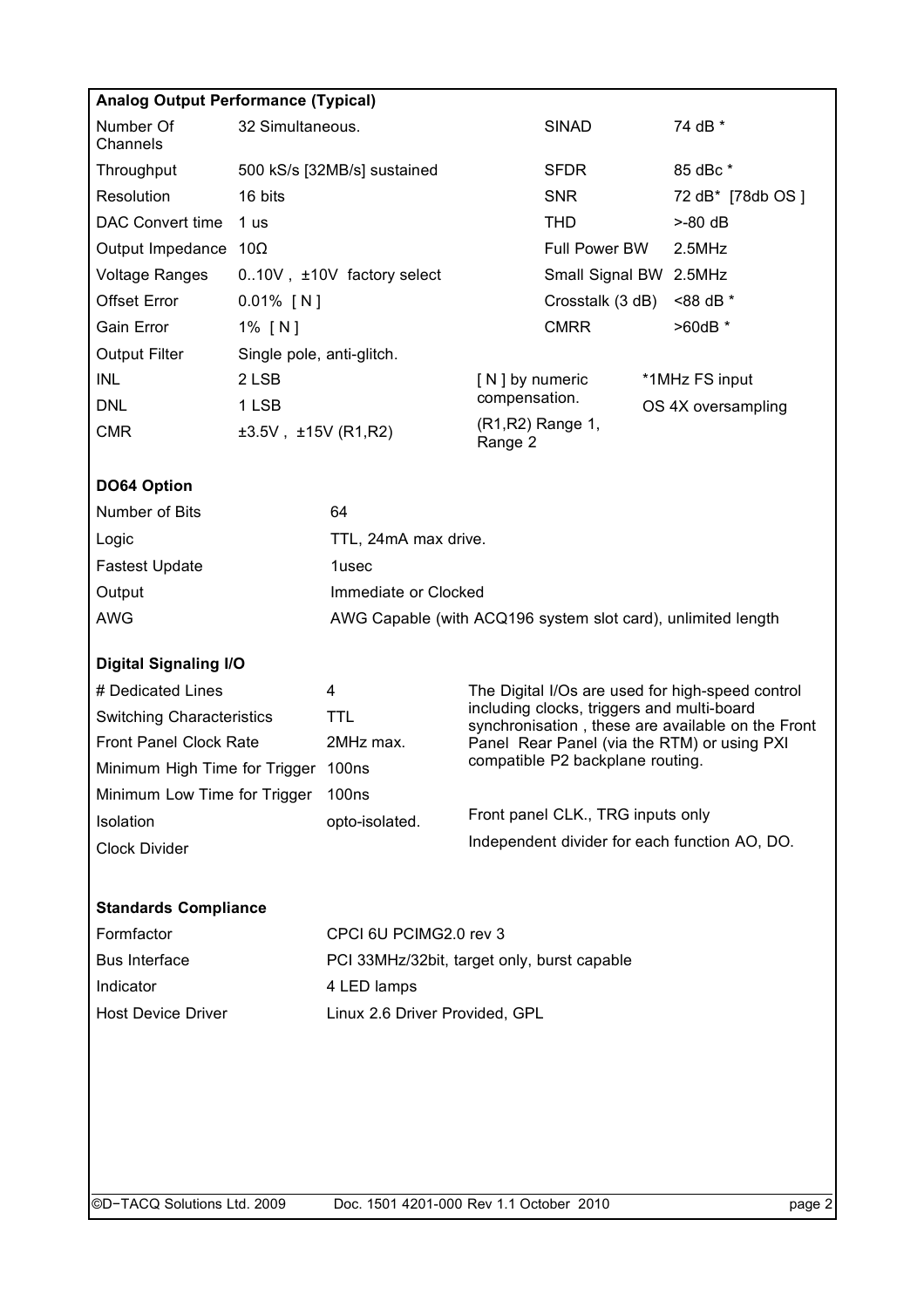